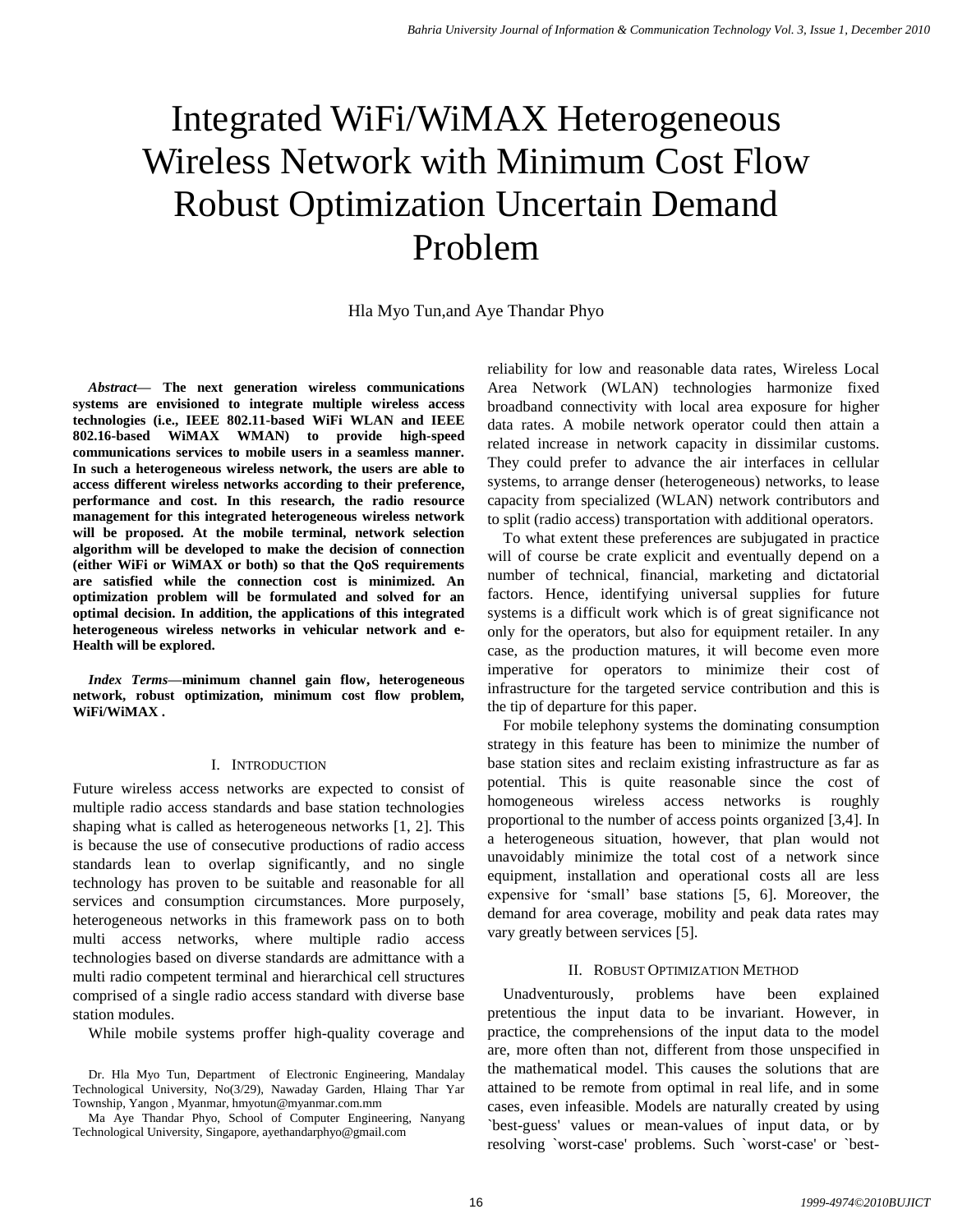guess' formulations do not afford acceptable explanations. They are either too expensive (worst-case models) or have vast errors (mean-value models). We pass on to model inputs that are undetermined to be appreciated with certainty, as nominal values; the models devised using nominal inputs as nominal models, and the keys thus attained as nominal solutions. After accomplishing a case-study on the problems in the Net Lib library, Ben-Tal and Nemirovski [7] also fulfilled that in the real-world requests of linear programming, one cannot ignore the opportunity that a small uncertainty in the data can create the ordinary optimal solution entirely pointless from a realistic viewpoint"[8].

The widespread linear programming problem with robust optimization using MATLAB is the simulation in feasible solution for constraint problems. As a consequence, the simulation does not crutch up very well common linear programming features such as minimum cost network flow with uncertain demand. However, the widespread linear programming simulation will not be able to be handled by shifting the cost vector to gain vector. The relatively new robust optimization minimum channel gain flow problem is the best simulation which can switch minimum channel gain flow problem for maximizing the minimum throughput in heterogeneous wireless network. In the robust optimization minimum channel gain flow problem, the simulation is done on the equal power distribution and dynamic subcarrier project in OFDM.

#### III. IMPLEMENTATION

In this project, the minimum gain flow problem is used to simulate the uncertain network flow with robust optimization. The project consists of three main parts, minimum cost network flow simulation, minimum channel gain flow simulation (transform from cost vector to gain vector), and the signal to noise ratio for maximizing the minimum throughput simulation. The minimum channel gain flow simulation which is used to compute the minimum channel flow in heterogeneous wireless network. The signal to noise ratio for maximizing the minimum throughput simulation consists of signal to noise ratio and transmitted power. The user can cooperate both with the minimum channel gain flow simulation, and the signal to noise ratio for maximizing the minimum throughput simulation with MATLAB environments.

The overview of the program flow is shown on the Fig.1 on the same page. The simulation is realized in MATLAB language by using R2008b. In order to find minimum channel gain flow in uncertain network, simplex algorithm is premeditated in literature. Based on the research of robust optimization on network flow, robust optimization minimum channel gain flow method is specified and mathematical model are created with the wireless minimum channel gain network flow problem. The problem formulation is talented from the equal power distribution and dynamic subcarrier project with heterogeneous wireless network flow.



Fig.1. Program Flow

#### IV. EQUAL POWER DISTRIBUTION AND DYNAMIC SUBCARRIER PROJECT

In this advance, we contract with a system that skin dynamic sub-carrier project in combination with an equal power distribution per sub-carrier. Each sub-carrier n is allocated to at most one terminal j at time t, pointed out by a dual variable  $a_{i,n}^{(t)}$  set to one  $(a_{i,n}^{(t)}$  is set to zero if n is not allocated to j at t). Each sub-carrier is occupied with equal transmit power. The adaptive modulation system is practical on top of the dynamic sub-carrier project and eternal power distribution. For the selected goal, this results in an integer programming problem:

max 
$$
\epsilon
$$
  
\nsubject to  $\sum_{j} a_{j,n}^{(t)} \le 1$  for all n (ALLOC)  
\n
$$
\sum_{n} I\left(\frac{s_n^{(t)} v_{j,n}^{(t)^2}}{\sigma^2}\right) . a_{j,n}^{(t)} \ge \epsilon
$$
 for all j(FAIR)  
\nwhere  $\sum_{n} I\left(\frac{s_n^{(t)} v_{j,n}^{(t)^2}}{n^2}\right)$  illustrates the number of bits per

downlink phase that can be broadcasted on sub-carrier n for terminal j at time t with a send out power of  $s_n^{(t)}$  (thus, this function molds the adaptive modulation structure, depending also on the target SEP). The first constraint (ALLOC) guarantees the project of at the majority one terminal to one sub-carrier at a time. The second constraint (FAIR) apparatus the argued objective: Maximizing the bare minimum throughput per terminal per down-link phase. Note that no extra constraint for the transmit power is necessary as the power is statically dispersed. In addition, notice the number of feasible solutions for this integer programming dilemma. Each sub-carrier can be allocated to one out of J terminals, thus a total of  $J^N$  potential solutions survive.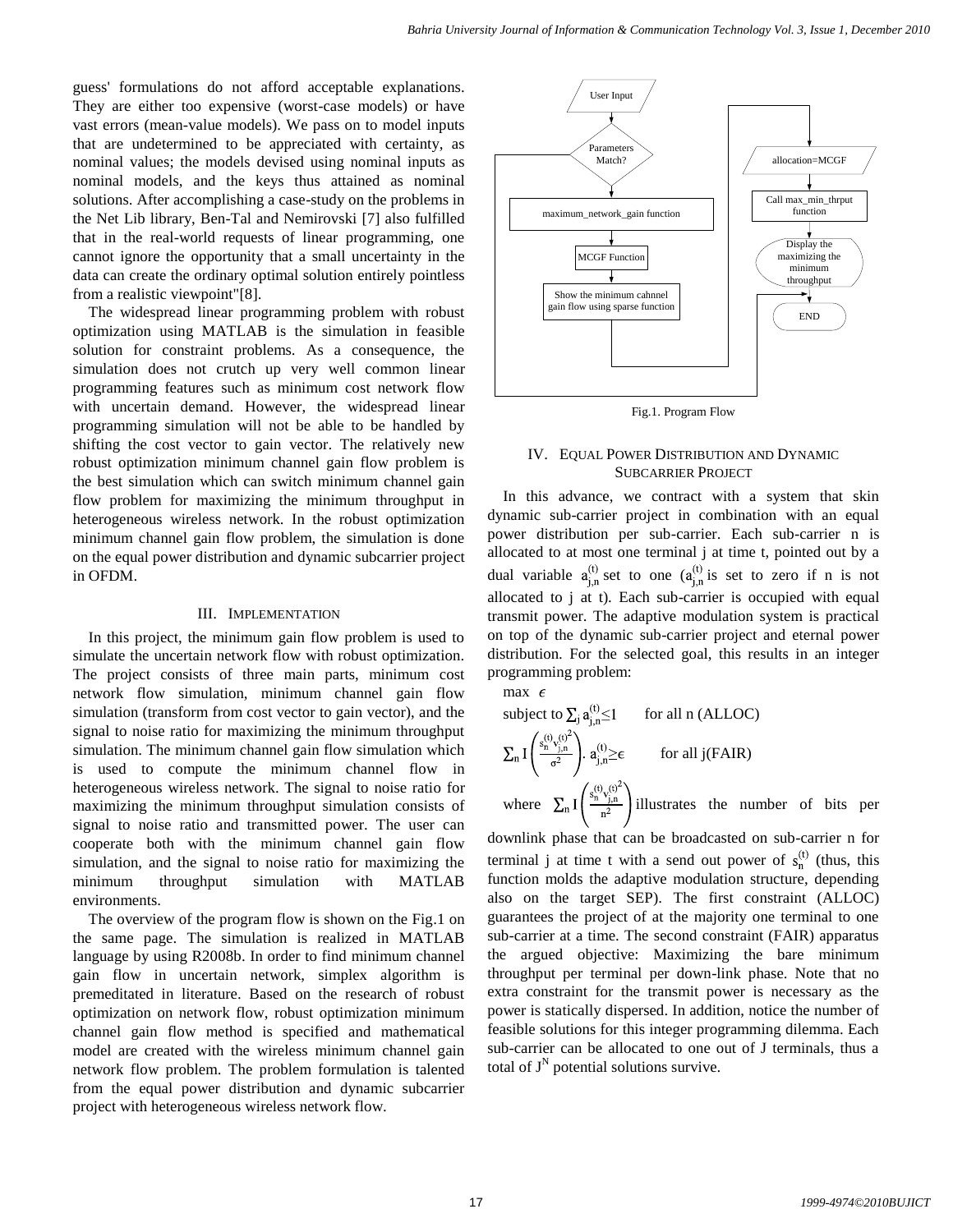

Fig.2. Equal Power Distributions for Heterogeneous Wireless Network

#### *A. Creation of Maximizing the Minimum Throughput*

This Algorithm.1 is to find the maximizing the minimum throughput. To find the maximizing the minimum throughput in network flow problem, we have to assign the following parameters into the MATLAB function. They are SNR is defined as the instant SNR of subcarrier n for terminal j at time t, Power is also cleared the transmission power, Channel is separated the attenuation of subcarrier, and noise\_power is assigned the noise power.

After conveying these variables, the maximizing the minimum throughput function can be written by the following instructions.

| Algorithm.1. Finding the maximizing the minimum throughput              |
|-------------------------------------------------------------------------|
| begin                                                                   |
| Declare appropriate parameters for signal to noise ratio as             |
| $snr_{j,n}^{(t)} = \left(\frac{s_0^{(t)} v_{j,n}^{(t)^2}}{n^2}\right);$ |
| Determine SNR with power flow, channel and noise power                  |
| SNR=power*channel.^2/noise power;                                       |
| Determine minimum throughput with allocation from monf and              |
| dB of SNR                                                               |
| minimum throughput=log10(1+SNR)*allocation;                             |
| Select the maximum value of minimum throughput                          |
| maximizing the SNR=max (minimum throughput);                            |
| maximizing the minimum throughput=max (maximizing the SNR));            |
| Plot the SNR with respect to transmitted power                          |
| end                                                                     |

# *B. Creation of Maximum\_Network\_Gain*

This function is to calculate the best case gain for uncertain demand network flow. For each arc, we have calculated the current flow value. Furthermore, we have to know the minimum and the maximum gain value on this arc. Then the best case gain is the sum over all arcs of (flow on arc)\*(minimum gain on this arc).

| Algorithm.2. Creation of maximum network gain        |
|------------------------------------------------------|
| begin                                                |
| Inilize Gchmax=0;                                    |
| To find maximum channel gain along that network flow |
| for $i=1$ to n                                       |
| Calculate the maximum channel gain with channel and  |
| maximum qain                                         |
| $Gmax = channel * Gmax$                              |
| Gchmax=Gmax+Gchmax;                                  |
| end                                                  |
| Select the minimum or maximum values of Gchmax       |
| min-Gchmax= min (Gchmax)                             |
| max-Gchmax= max (Gchmax)                             |
| end                                                  |

The detailed instruction is given in Algorithm.2. In this Algorithm, the Channel Pair Node Incidence Matrix is got from the reference network model in robust optimization.

# *C. Creation of Minimum\_Network\_Gain*

This function is to calculate the worst case gain for uncertain demand network flow. For each arc, we have calculated the current flow value. Furthermore, we have to know the minimum and the maximum gain value on this arc. Then the worst case gain is the sum over all arcs of (flow on arc)\*(maximum gain on this arc). The detailed instruction is given in Algorithm.3.

| Algorithm.3. Creation of minimum network gain        |
|------------------------------------------------------|
| begin                                                |
| Inilize Gchmin=0;                                    |
| To find minimum channel gain along that network flow |
| for $i=1$ to n                                       |
| Calculate the minimum channel gain with channel and  |
| maximum qain                                         |
| $Gmin = channel * Gmin$                              |
| Gchmin=Gmin+Gchmin;                                  |
| end                                                  |
| Select the minimum or maximum values of Gchmax       |
| min-Gchmin= min(Gchmin)                              |
| max-Gchmin= max(Gchmin)                              |
| end                                                  |

# *D. Creation of MCGF*

The detailed instruction is given in Algorithm.4. After declaration the above input variables for creation of mcgf function, we have to call linprog.m from the MATLAB library to execute the mcgf for twenty allocations for the uncertain network flow. If the parameters from mcgf function change by the necessary allocation condition, the user can easily be changed by sufficient parameters with linprog function.

| Algorithm. 4. Creation of mcgf                               |
|--------------------------------------------------------------|
| begin                                                        |
| $N = (K, A, u, S)$ ;                                         |
| i(f)=0; stop:=false; $N(f) = N$ ;                            |
| while( $i(f) \neq i0$ and stop=false) do                     |
| begin                                                        |
| determine a robust minimum augmented chain with respect to 1 |
| from node il to in in $N(f)$ ;                               |
| let R denote the robust minimum augmented chain;             |
| if $A(R) \neq \Phi$ then                                     |
| augment unite of flow along R;                               |
| $i(f) = i(f) + 1;$                                           |
| update the reduced network $N(f)$ ;                          |
| else                                                         |
| $stop:=true;$                                                |
| end                                                          |
| if $i(f) \neq i0$ then                                       |
| Print (The problem is infeasible);                           |
| else                                                         |
| return f;                                                    |
| end                                                          |

# *E. Creation of Robust Optimization Max- Channel Gain*

There are two main parts in this robust optimization channel gain main function. The first one is to call the maximum\_network\_gain function to calculate the gain in dB and the second one is to display the network flow with graph function. For the display section, we have to assign the number of rows "m", number of sinks, number of sources, and number of arcs that the problem generates to each node. If we want to delete some of the arcs to get a more difficult (but smaller) problem, we have declared the value of del as1.

The number of deleting iterations is assigned to kmax  $=3$ .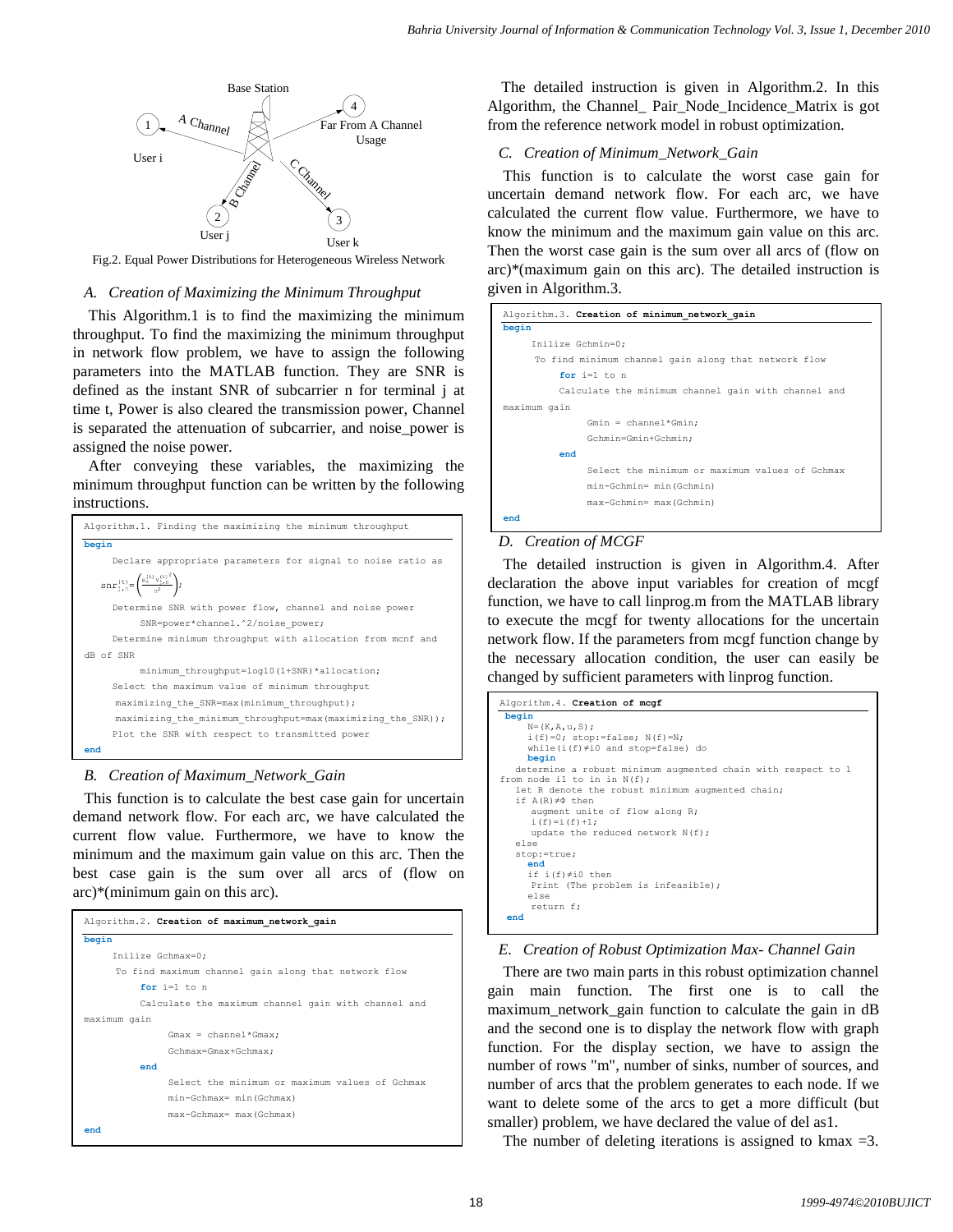The minnod=4 is the minimal number of arcs at each node. The nodes that have smaller number of arcs then minnod in the beginning will not be changed. The maximal number of arcs that can be taken away as away=4. If the solution will be limited by ub, we have to declare as lim=0. If we want to see the graph of the problem, we have to declare as graph=1. If we want to see which nodes that are sinks or sources, we have to declare as dispnode=1. If we want to change the problem after we have seen the graph then switching revise to 1, we have to declare as revise=0.

If the result from summation of source and sink is greater than the number of row "m", we have to inform the warning message for the user. After accomplishing the above declaration for user, the location of source node and sink nodes have to be placed on the limited boundary on the graphic window of the MATLAB. So the location of source and sink nodes can be expressed as real and imaginary portion of the graph. According to the graph function or sparse function, the location of each node will be displayed on the monitor. And then the flow of source node to sink node can be placed by row and column matrices with find function.

The initial location of source node will be transformed by replacing with the sink node. And the above rules are appropriate algorithm for final destination node for uncertain demand. Due to the solution of upper bound ub is limited by lim=0, the final sink node will be found by certain interval or period. The graph function will be activated according to the matching state of the above parameters. The linprog.m function is also called from the matrix of inequality constraints "A". If the display function is also activated with the graph results of minimum cost network flow solution, it can be transformed to minimum gain flow solution by changing the cost vector to gain vector of optimization network flow.

# *F. Linking for Network Flow Optimization and Power Flow*

The above expression of minimum channel gain flow function produces the channel allocation for maximizing the minimum throughput function. Based on the result from the mcgf.m function, the value of maximizing the minimum throughput is generated by applying the maximum and minimum network gain functions. The mcgf.m function is only applied to generate the allocation and optimal solution or maximum or minimum power flow of the robust optimization network flow. The above mention is got from the ideas of gain vector with cost vector of minimum cost flow problem. If the user is applied to find the minimum gain flow for heterogeneous wireless network, the channel allocation will be got from the result values of mcgf.m function.

#### V. RESULTS

We performed three simulations with different settings to in order test certain features of the simulation. The first simulation was the maximizing the minimum throughput and signal to noise ratio with transmitter imitation. The minimum throughput essentially depends on the channel and allocation. However, if the number of channel is three, the proposed network flow will be displayed. On the second simulation, we

focused on the decreasement of allocation for the mgnf.m function. Finally, in the third simulation, we wished to check how the incensement of the allocation could affect the maximizing the minimum throughput and signal to noise ratio with transmitter simulation, thus we used an object in this simulation but we increased the allocation.

# *A. First Simulation*

The Channel\_Pair\_Node\_Incidence matrix results are illustrated as the minimum channel gain flow graph of Fig .3. According to the following figure, the minimum channel gain flow solutions are found easily by colour lines.



Fig.3. Minimum Channel Gain Flow Graph

According to the simulation results the minimum value of maximum channel gain is 444 and maximum value of maximum channel gain is 469. The conversion of power flow with respect to the respective arc of the minimum channel gain flow problem of robust optimization basic demand curve is illustrated in Fig.4. The red colour line is represented as the power flow for the reference model of the minimum channel gain flow problem.



Fig.4. Conversion of Power Flow with respect to the Respective Arcs

The optimal solution from the mcgf.m function is 1.3837e+003 and the signal to noise ratios for the twenty channel network model are calculated from the max min thrput.m function with respect to the channel allocations and power control flow of the network model. According to the simulation results, the value of maximizing the minimum throughput for 20 Allocations is 30.45 dB. The SNR values curve is shown in Fig.5. From Fig.5, the signal to noise ratio is depends only on the transmitted power. If the transmitted power is increased to a certain level of power, the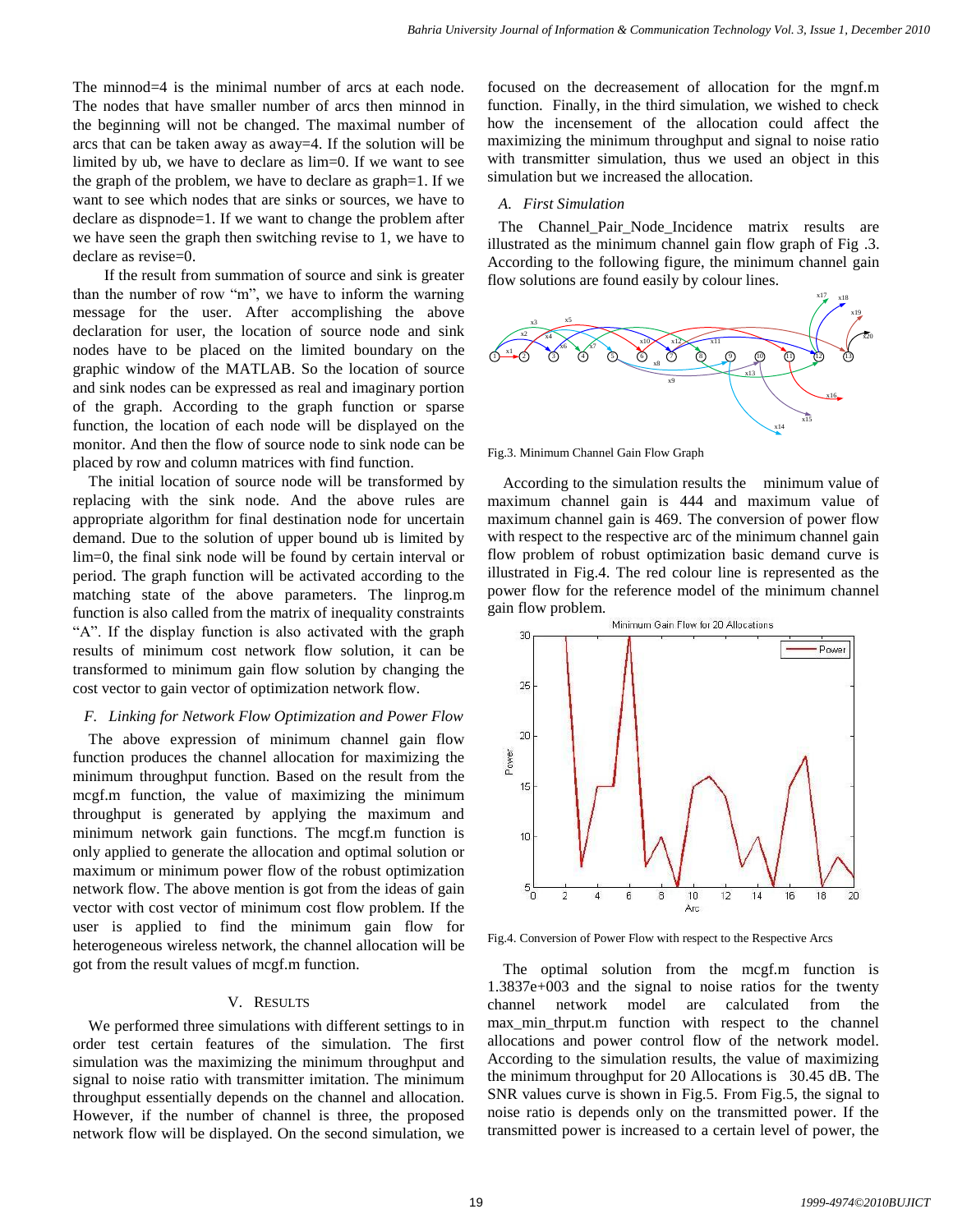signal to noise ratio will be increased with the appropriated function. According to the results for the 22 allocations and 3 channels for reference model of network flow, the value of maximizing\_the\_minimum\_ throughput is matched with the wireless heterogeneous model in OFDM.



Fig.5. Result of SNR with respect to Transmitted Power for 20 Allocations

The following Fig.6 shows the screenshot of the simulation with the first simulation for basic demand. The screenshots were taken in final results of execution. We can see from the images that the first simulation correctly interacts with the minimum throughput in which the certain network flow. According to the Fig.6, the red color spot is represented by source node and the five blue colors spot is also represented by the destination or sink node.



Fig.6. First Simulation Result for Basic Demand

#### *B. Second Simulation*



Fig.7. Maximum Channel Gain Flow Graph

The Channel\_Pair\_Node\_Incidence matrix results are illustrated as the minimum channel gain flow graph of Fig.7. The conversion of power flow with respect to the respective arc of the minimum channel gain flow problem of robust optimization full demand curve is illustrated as Fig.8. The blue colour line is represented as the power flow for the reference model of the minimum channel gain flow problem. Minimum Gain Flow for 22 Allocations



Fig.8.Conversion of Power Flow with respect to the Respective Arcs

According to the simulation results the minimum value of maximum channel gain is 1130 and maximum value of maximum channel gain is 1170. The optimal solution from the mcgf.m function is 811.6097and the signal to noise ratio for the twenty channel network model is the same as Fig.5. It consists of twenty two rows and twenty two columns. These values are proposed from the max\_min\_thrput.m function with respect to the channel allocations and power control flow of the network model. According to the simulation results, the maximizing\_the\_minimum\_throughput is 25.10 dB.

If we change the 22 allocations and 3 channels in that network flow, the following simulation results for full demand will be viewed. Fig.9 shows the screenshot of the second simulation result for full demand. The screenshots were taken in final results of implementation. We can see from the images that the first simulation correctly interacts with the minimum throughput in which the certain network flow.



Fig.9.Second Simulation Result for Full Demand